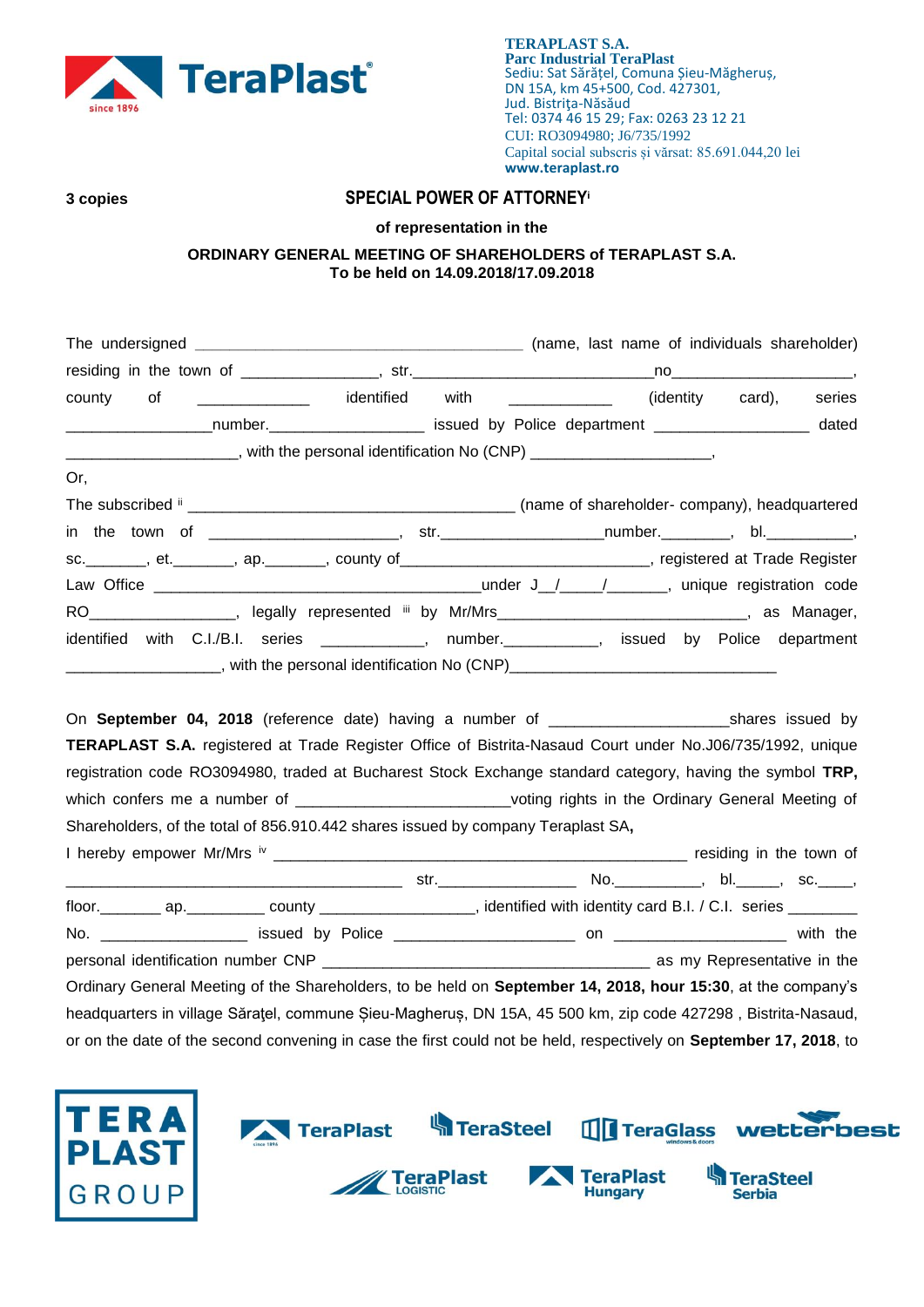

exercise the voting right related to my holdings registered in the Register of Shareholders at the reference date September 04, 2018, as follows:

1. The first item on the agenda "Election of the members of the Board of Directors of the Company.":

### **1.1.Proposing Mr. Dorel Goia**

| For | <b>Against</b> | <b>Abstaining</b> |
|-----|----------------|-------------------|
|     |                |                   |
|     |                |                   |

**1.2.Proposing RSL CAPITAL ADVISORS S.R.L., represented by Mr. Razvan Stefan Lefter**

| ٠or | <b>Against</b> | Abstaining |
|-----|----------------|------------|
|     |                |            |

### **1.3.Proposing Mrs. Magda-Eugenia Palfi-Ţîrău**

| or | <b>Against</b> | Abstaining |
|----|----------------|------------|
|    |                |            |

### **1.4.Proposing Mr. Sorin Olaru**

| ∙or | <b>Against</b> | <b>Abstaining</b> |
|-----|----------------|-------------------|
|     |                |                   |

### **1.5.Proposing Mr. Alexandru Stanean**

| ---<br>οr | <b>Against</b> | <b>Abstaining</b> |
|-----------|----------------|-------------------|
|           |                |                   |

2. The second item on the agenda: " Establishing the validity of the mandate of the Board members, **starting from the date of adoption of the decision by OGMS. The Board of Directors proposes that mandate length will be 1(one) year. "**

| ۰or | <b>Against</b> | <b>Abstaining</b> |
|-----|----------------|-------------------|
|     |                |                   |

**3.** The third item on the agenda: "**Electing Company's internal auditor." The proposal of the Board of Directors is the following: JP Auditors & Advisors SRL.**

| ÷or | <b>Against</b> | <b>Abstaining</b> |
|-----|----------------|-------------------|
|     |                |                   |

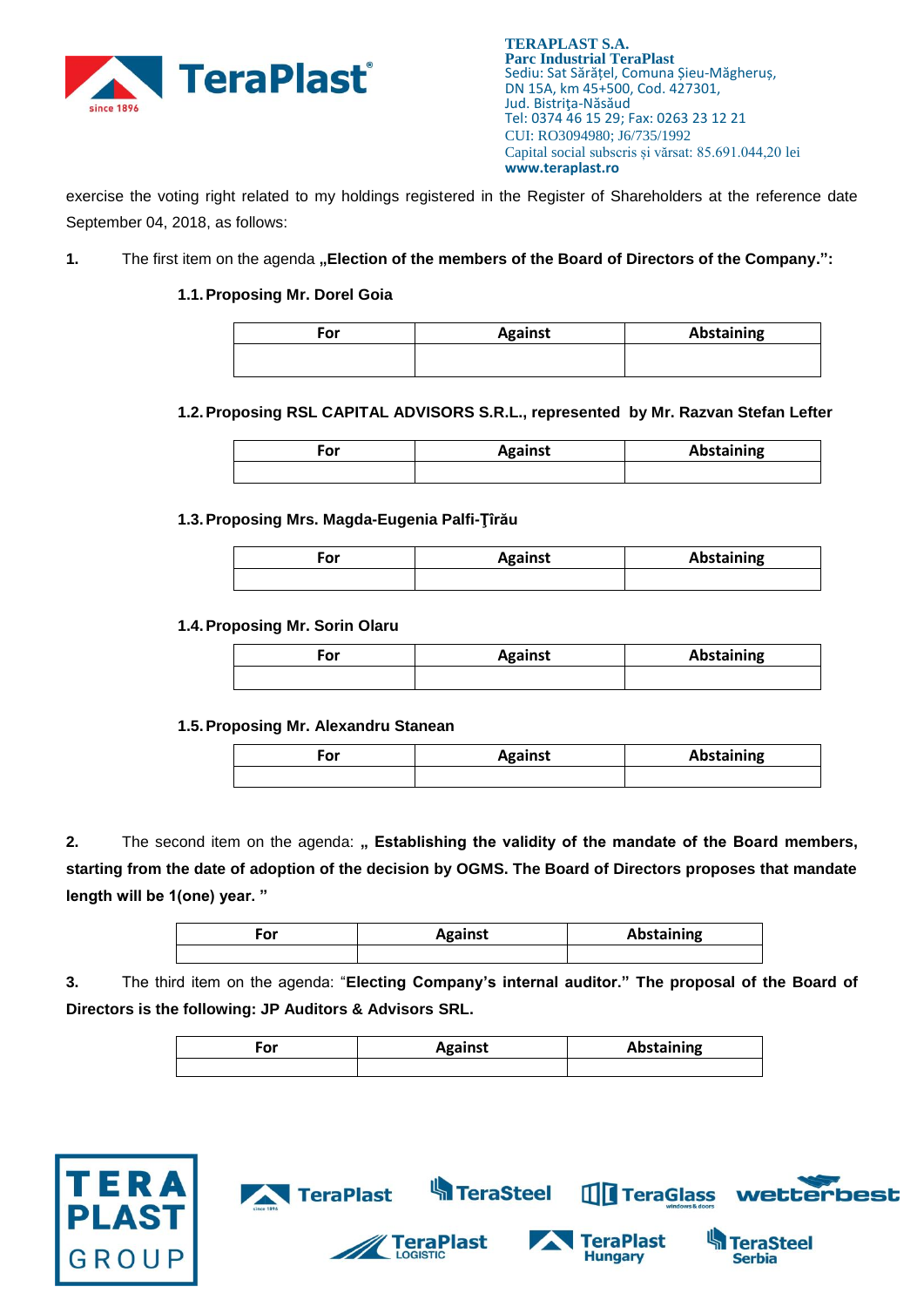

4. The fourth item on the agenda: "**Establishing the mandate of the Internal Auditor validity duration**, **starting from the date of adoption of the decision by O.G.M.S. Board's proposal is the duration should be 1(one) year"**

| ∙or | <b>Against</b> | Abstaining |
|-----|----------------|------------|
|     |                |            |

5. The fifth item on the agenda: **"The mandating Mr Dorel Goia and Mr Alexandru Stânean to negotiate and any of them to sign the administrative contracts of the directors and the contract with the internal auditor in the name and on behalf of the Company"**

| ^" | <b>Against</b> | Abstaining |
|----|----------------|------------|
|    |                |            |

6. The sixth item on the agenda: "**Empowering of Mr Dorel Goia to sign for and on behalf of all shareholders present at the assembly, the Decision of O.G.M.S**.":

| ^" | <b>Against</b> | Abstention |
|----|----------------|------------|
|    |                |            |

**7.** The seventh item on the agenda: "**Empowering the legal adviser, Mrs. Diana Octavia Bretfelean, to accomplish all formalities regarding registration of the Decision of O.G.M.S. at the Trade Register of Bistrita-Nasaud Law Court and to publish such decision in the Official Gazette of Romania, Part 4."**

| or | <b>Against</b> | Abstention |
|----|----------------|------------|
|    |                |            |

### **I hereby attach a copy of the ID <sup>v</sup> /register certificate <sup>vi</sup>.**

The undersigned I hereby give discretionary voting power to the above appointed representative, for the problems which have not been identified and included on the agenda until the present, in accordance with the legal provisions in force

This special power of attorney contains information in accordance with Law 24/2017 on the issuers of financial instruments and market operations, the NSC Regulation no. 5/2018. This special power of attorney should be signed and dated by the principal shareholder. All the boxes of this special power of attorney shall be filled in by the principal shareholder.